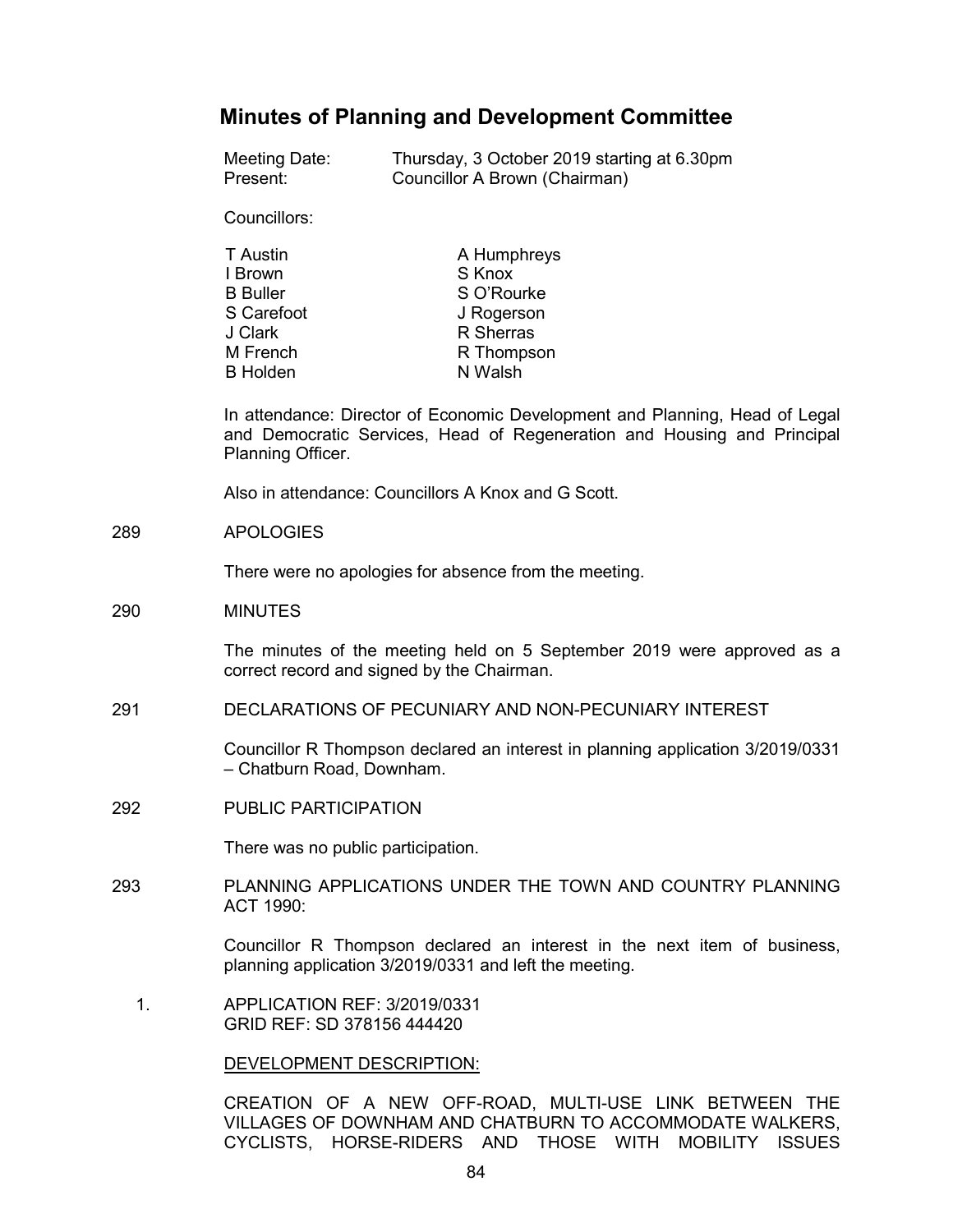INCLUDING CHAIR USERS. RESUBMISSION OF PLANNING APPLICATION 3/2018/0754. CHATBURN ROAD, DOWNHAM

APPROVED subject to the imposition of the following conditions:

*Time*

1. The development hereby permitted shall be commenced before the expiration of three years from the date of this permission.

REASON: Required to be imposed pursuant to Section 91 of the Town and Country Planning Act 1990 as amended by Section 51 of the Planning and Compulsory Purchase Act 2004.

# *Plans*

- 2. Unless explicitly required by this consent, the development hereby permitted shall be carried out in complete accordance with the proposals as detailed on drawings:
	- *Plans\_Appendix1\_LocationMap*
	- *Plans\_Appendix2\_ProposedBway\_visSplays*
	- *Plans\_Appendix3\_Chatburn Rd\_VisSplay*
	- *Plans\_Appendix4\_GreenLane\_VisSplay*
	- *Plans\_Appendix5\_WallTree&Hedge\_Height*
	- *Plans\_Appendix6 \_Proposed\_HoldingArea\_Plan*
	- *Plans\_Appendix7\_Proposed\_HoldingArea*

REASON: For the avoidance of doubt and to clarify which plans are relevant to the consent.

## *Materials*

3. Notwithstanding the submitted details, details or specifications of all surfacing materials to be used on the footpath hereby approved shall have been submitted to and approved in writing by the Local Planning Authority before their use in the proposed development. The development thereafter shall be completed in accordance with the approved materials.

REASON: In order that the Local Planning Authority may ensure that the materials to be used are appropriate to the locality and protect the visual amenity of the AONB

4. For the avoidance of doubt this consent does not include the provision of external lighting.

REASON: In order to ensure a satisfactory appearance in the interests of visual amenity and to prevent any nuisance arising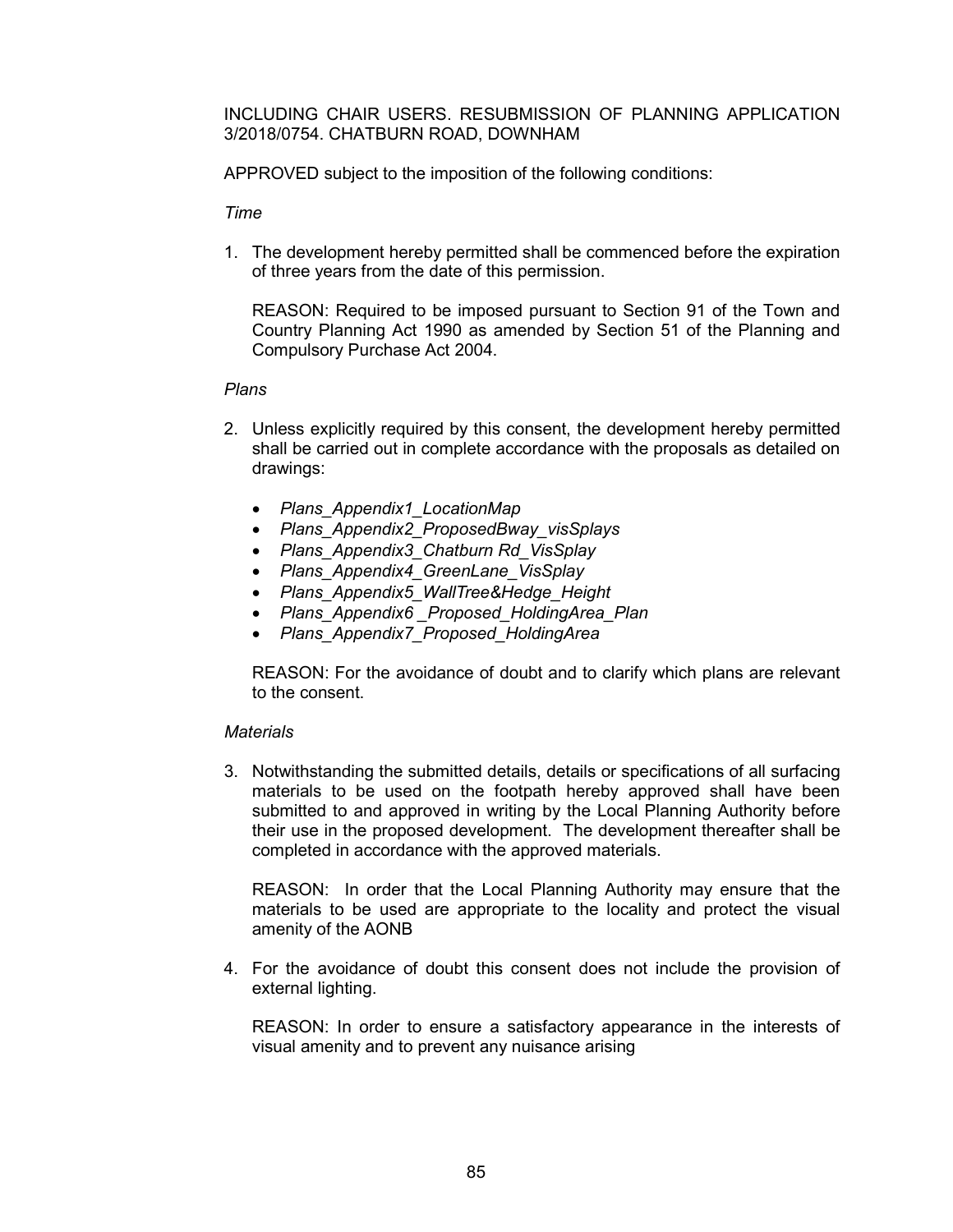# *Landscape and Ecology*

5. Notwithstanding the submitted details, no development, including any site preparation, demolition, scrub/hedgerow clearance or tree works/removal shall commence or be undertaken on site unless and until a scheme for protective fencing for trees within and adjacent to the site, has been submitted to and approved in writing by the Local Planning Authority.

Such fencing shall be in accordance with BS5837 (2012): 'Trees in Relation to Construction'. Such fencing shall be erected in its entirety prior to any other operations taking place on the site.

This fencing should not be breached or removed during development. Furthermore within the areas so fenced the existing ground level shall be neither raised nor lowered and there shall be no development or development-related activity of any description including the deposit of spoil or the storage of materials.

REASON: To protect trees/hedging of landscape and visual amenity value on and adjacent to the site or those likely to be affected by the proposed development

# *Heritage Assets*

- 6. No development, site clearance/preparation, or demolition shall commence until the applicant or their agent or successors in title has secured the implementation of a programme of archaeological work in accordance with a written scheme of works, which shall be submitted to, and approved in writing by, the Local Planning Authority. The programme of works shall include
	- (i) A formal archaeological watching brief during the groundworks required in the field crossed by the Roman road;
	- (ii) Agreement of the location of the location of any new posts required for the hurdle closures to the agricultural crossing of the new link within the field;
	- (iii) The production and submission of a report on the work undertaken and the results obtained.

All archaeological works shall be undertaken by an appropriately qualified and experienced professional archaeological contractor and comply with the standards and guidance set out by the Chartered Institute for Archaeologists (CIfA). The development shall be carried out in accordance with the agreed details.

REASON: To ensure and safeguard the investigation and recording of matters of archaeological/historical importance associated with the development.

(Mr Lorrimer and Mr Addy spoke in relation of the above application.)

Councillor Thompson returned to the meeting.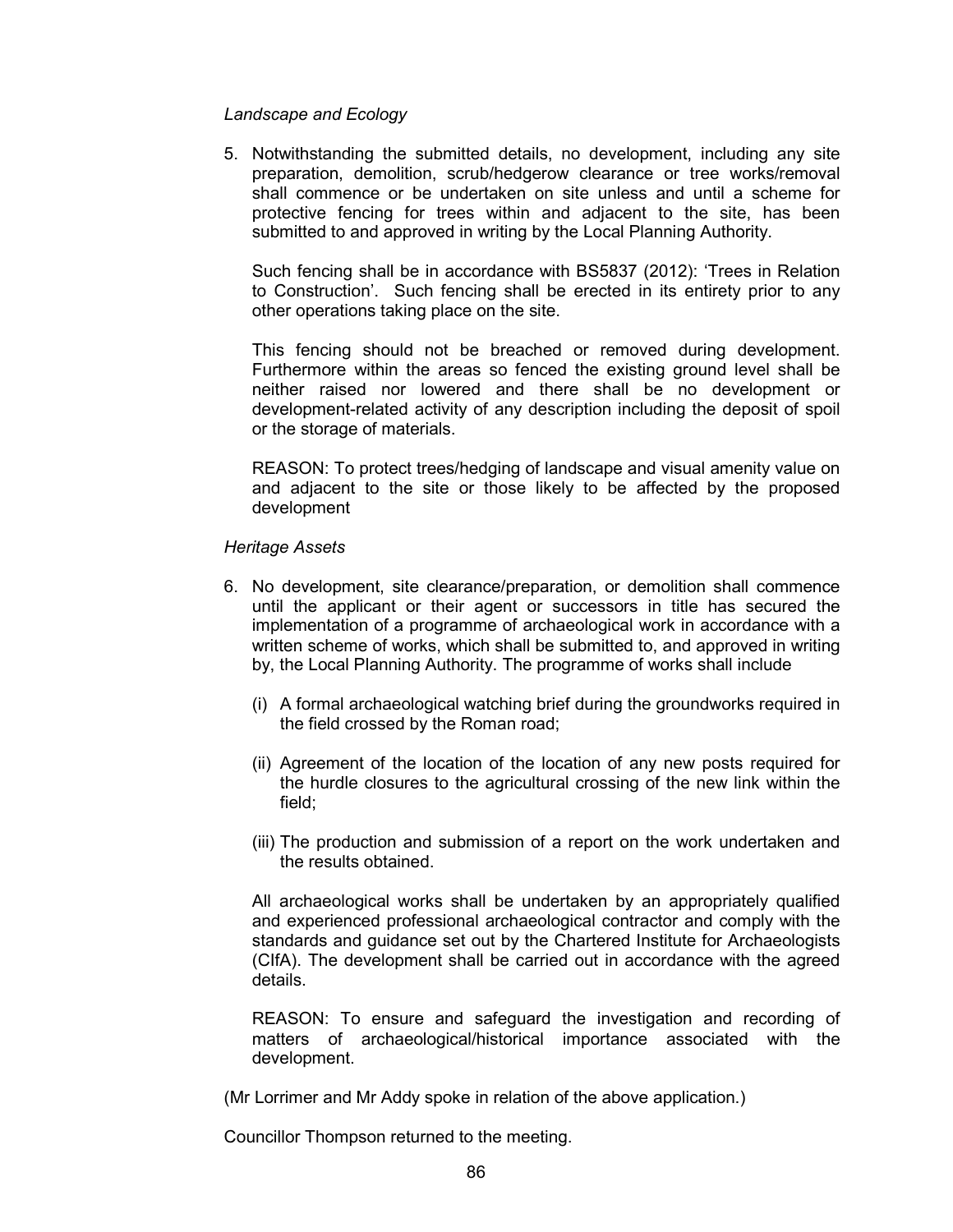2. APPLICATION REF: 3/2019/0336 (LBC) GRID REF: SD 374158 441524

#### DEVELOPMENT DESCRIPTION:

APPLICATION FOR LISTED BUILDING CONSENT FOR EXTERNAL ALTERATIONS TO THE BUILDING INCLUDING REPLACEMENT RAIN WATER GOODS, REPAIRS TO THE ROOF, INSTALLATION OF AN ADDITIONAL REAR GROUND FLOOR SHUTTER AND THE INSTALLATION OF REINFORCED GLAZING AT BOWLING GREEN CAFE CASTLE HILL CASTLE GROUNDS CLITHEROE BB7 1BG.

GRANTED subject to the imposition of the following condition(s):

1. The development must be begun not later than the expiration of three years beginning with the date of this permission.

REASON: Required to be imposed pursuant to Section 18 of the Planning (Listed Buildings and Conservation Areas) Act 1990.

2. The works hereby permitted shall be carried out strictly in accordance with the amended plans and details received on 18th September 2019. For the avoidance of doubt the amended details include the use of a timber window frame and a revision to the site boundary.

REASON: For the avoidance of doubt since the proposal was the subject of agreed amendments.

3. Precise specifications of the proposed window shall have been submitted to and approved in writing by the Local Planning Authority before its use in the proposed works.

The window frame shall be painted within one month of its installation and retained as such in perpetuity.

REASON: In order to safeguard the special architectural and historic interest of the listed building.

4. Precise specifications of the proposed rainwater goods shall have been submitted to and approved in writing by the Local Planning Authority before their use in the proposed works.

REASON: In order to safeguard the special architectural and historic interest of the listed building.

3. APPLICATION REF: 3/2019/0671 GRID REF: SD 368832 434044

#### DEVELOPMENT DESCRIPTION:

CONSTRUCTION OF FOUR TWO-STOREY HOLIDAY COTTAGES AND FORMATION OF A SHORT LENGTH OF ACCESS ROAD AT DEWHURST FARM, LONGSIGHT ROAD, LANGHO BB6 8AD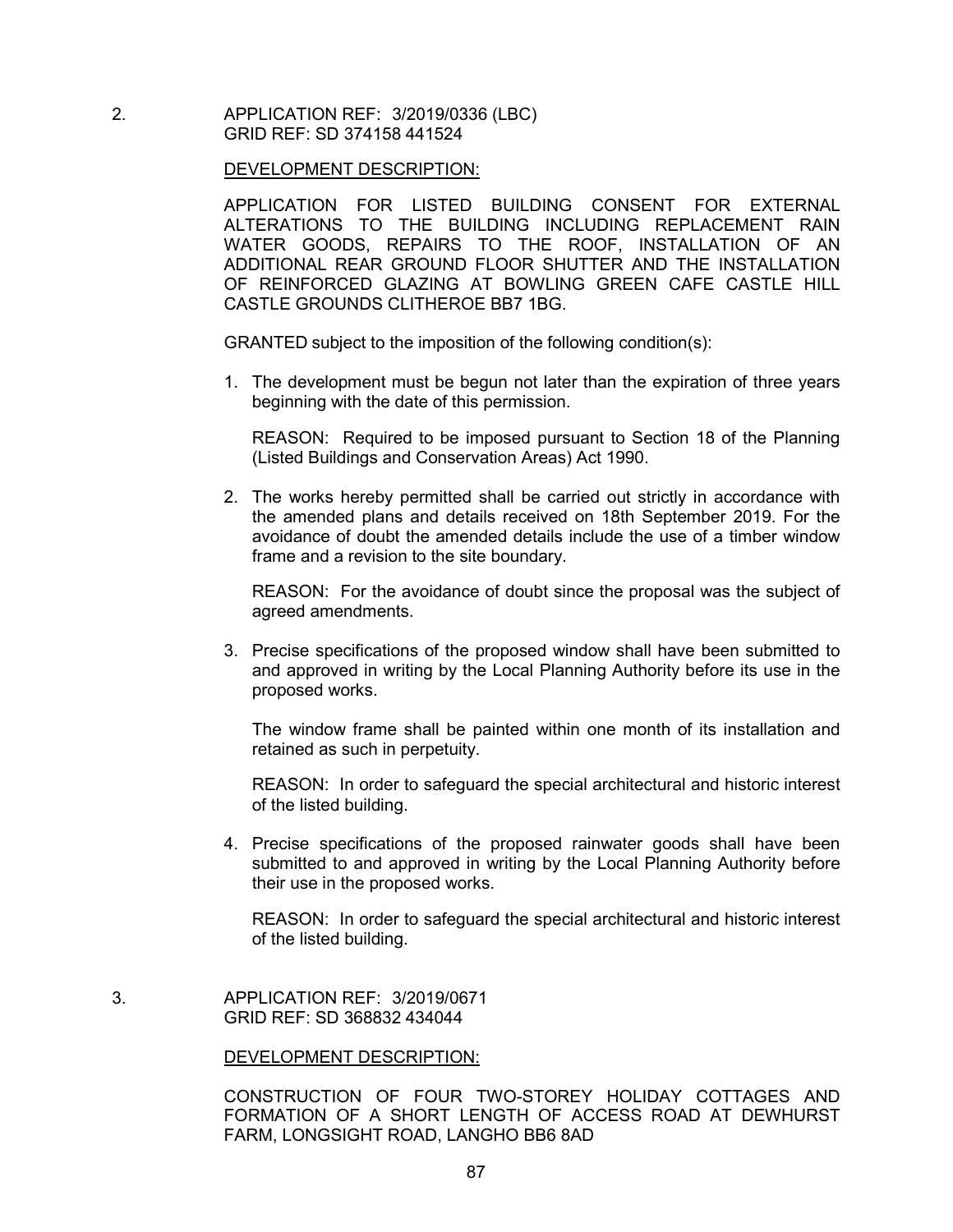DEFERRED to seek the submission of additional information to ensure that the development accords with the provisions of Policy DMG2 in respect of tourism. To be considered at a later Committee.

Trinity Methodist Church

Wesleyan Row Parson Lane Clitheroe BB7 2JY

## 294 APPLICATIONS WITHDRAWN

# **Plan No Proposal Location**

- 3/2019/0349 Removal of condition 8 (two right-hand windows shown on the north east elevation) from planning permission 3/2017/1112.
- 3/2019/0553 Demolition of existing single-storey lean-to extension to side and replacement with new two-storey extension to side and rear, including balcony to rear and Juliet balcony to side. Single storey extension to side of new two-storey extension. Relocation of front door and construction of new single-storey porch. Further alterations to fenestration at front and rear of existing dwelling including insertion of roof lights. Extension of domestic curtilage to provide new vehicular access and parking. 2 Moorend Cottages Ribchester Road **Dinckley** BB6 8AJ
- 3/2019/0626 Construction of a single storey Iron Forge, Whitewell extension. Road, Cow Ark BB7 3DG

# 295 APPEALS UPDATE

| <b>Application</b><br>No and<br>reason for<br><u>appeal</u> | <b>Date</b><br>Received/<br><b>Appeal</b><br><b>Start Date</b> | <b>Site Address</b>                                                    | <u>Type of</u><br><u>Appeal</u><br><b>Procedure</b> | Costs<br>application<br>received | Date of<br>Inquiry or<br><b>Hearing if</b><br>applicable | <b>Progress</b>                   |
|-------------------------------------------------------------|----------------------------------------------------------------|------------------------------------------------------------------------|-----------------------------------------------------|----------------------------------|----------------------------------------------------------|-----------------------------------|
| 3/2018/0474<br>R of pp                                      | 09/07/2019                                                     | <b>Great Mitton Hall</b><br><b>Mitton Road Mitton</b><br>BB7 9PQ       | <b>WR</b>                                           |                                  |                                                          | Awaiting<br>Decision              |
| 3/2018/0468<br>R of LBC                                     | 09/07/2019                                                     | <b>Great Mitton Hall</b><br>Mitton Road<br>Mitton BB7 9PQ              | WR                                                  |                                  |                                                          | Awaiting<br>Decision              |
| 3/2018/1020<br>R of pp                                      | Awaiting<br>start date<br>from PINS                            | <b>Calding Bank</b><br>Cottage<br>Whalley Old Rd<br>Billington BB7 9JE | WR (to be<br>confirmed)                             |                                  |                                                          |                                   |
| 3/2018/0582<br>R of<br>permission<br>in principle           | 21/05/2019                                                     | Land to the south<br>of Chatburn Old<br><b>Rd Chatburn</b>             | Changed<br>to Hearing<br>Procedure                  |                                  | 8/10/19<br>10.00am<br>Cttee Rm 1                         |                                   |
| 3/2018/0479<br>R of pp                                      | 03/06/2019                                                     | 74 Church Street<br>Ribchester                                         | HH                                                  |                                  |                                                          | Appeal<br>Dismissed<br>31/08/2019 |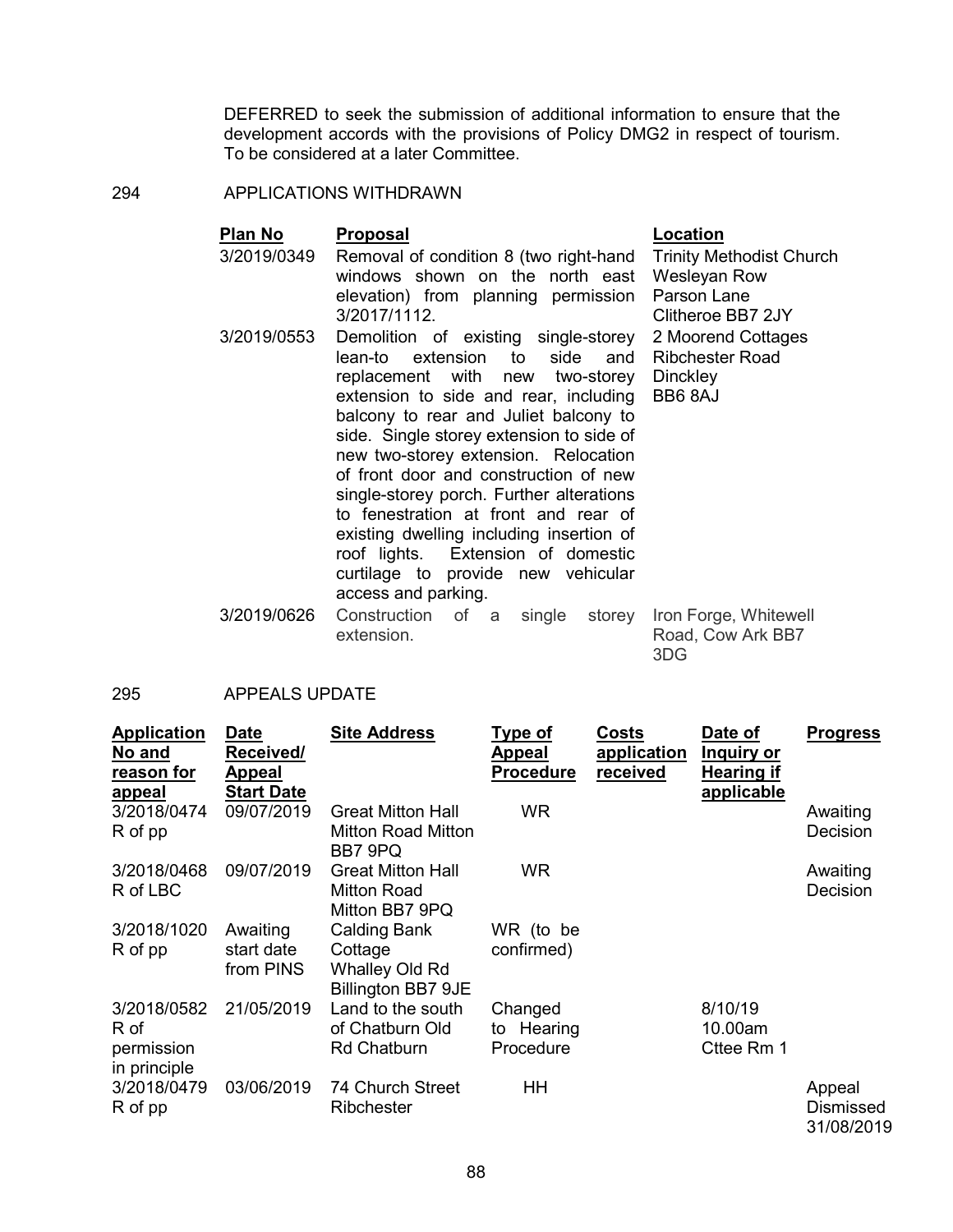| <b>Application</b><br>No and<br>reason for<br><b>appeal</b> | <b>Date</b><br>Received/<br><b>Appeal</b><br><b>Start Date</b> | <b>Site Address</b>                                                  | <b>Type of</b><br><b>Appeal</b><br><b>Procedure</b> | Costs<br>application<br><b>received</b> | Date of<br><u>Inquiry or</u><br><b>Hearing if</b><br>applicable | <b>Progress</b>             |
|-------------------------------------------------------------|----------------------------------------------------------------|----------------------------------------------------------------------|-----------------------------------------------------|-----------------------------------------|-----------------------------------------------------------------|-----------------------------|
| 3/2018/1076<br>R of pp                                      | 16/07/2019                                                     | Sabden House<br><b>Wesley Street</b><br>Sabden                       | <b>WR</b>                                           |                                         |                                                                 | Awaiting<br>Decision        |
| 3/2018/1006<br>R of LBC                                     | 16/07/2019                                                     | Sabden House<br><b>Wesley Street</b><br>Sabden                       | <b>WR</b>                                           |                                         |                                                                 | Awaiting<br>Decision        |
| 3/2019/0117<br>R to<br>discharge<br>condition               | 29/07/2019                                                     | <b>Susie Cottage</b><br><b>Rimington Lane</b><br>Rimington           | <b>WR</b>                                           |                                         |                                                                 | Awaiting<br>Decision        |
| 3/2019/0241<br>R of pp                                      | 16/07/2019                                                     | 23 Church Street<br>Clitheroe                                        | <b>WR</b>                                           |                                         |                                                                 | Awaiting<br>Decision        |
| 3/2019/0242<br>R of LBC                                     | 16/07/2019                                                     | 23 Church Street<br>Clitheroe                                        | <b>WR</b>                                           |                                         |                                                                 | Awaiting<br>Decision        |
| 3/2018/1121<br>R of pp                                      | 09/08/2019                                                     | The Stables rear<br>of King Street<br>Whalley                        | <b>WR</b>                                           |                                         |                                                                 | Awaiting<br>Decision        |
| 3/2018/0507<br>R of outline<br><b>PP</b>                    | Awaiting<br>start date<br>from PINS                            | Land adj John<br>Smith Playing<br>Field, Chaigley<br>Road, Longridge | Hearing (to<br>be<br>confirmed<br>by PINS)          |                                         |                                                                 |                             |
| 3/2018/0685<br>R of pp                                      | 17/09/2019                                                     | Land off Whalley<br>Rd<br><b>Hurst Green</b><br>(Adj Reed Deep)      | <b>WR</b>                                           |                                         |                                                                 | Statement<br>due 22/10/2019 |
| 3/2019/0497<br>R of pp                                      | Awaiting<br>start date<br>from PINS                            | <b>DJP Domestic</b><br>Appliances Ltd<br>1-3 King Lane<br>Clitheroe  | WR (to be<br>confirmed<br>by PINS)                  |                                         |                                                                 |                             |
| 3/2019/0040<br>R of PIP                                     | Awaiting<br>start date<br>from PINS                            | Land at<br>Kingsmill Avenue<br>Whalley                               | Hearing (to<br>be<br>confirmed<br>by PINS)          |                                         |                                                                 |                             |
| 3/2019/0390<br>R of Prior<br>Approval                       | Awaiting<br>start date<br>from PINS                            | <b>Dutton Manor Mill</b><br><b>Clitheroe Road</b><br>Dutton          | WR (to be<br>confirmed<br>by PINS)                  |                                         |                                                                 |                             |
| 296                                                         | <b>STRATEGIC</b>                                               | <b>HOUSING</b><br><b>AND</b>                                         | <b>ECONOMIC</b>                                     | <b>NEEDS</b>                            | <b>ASSESSMENT</b>                                               |                             |

**CONSULTATION** 

The Director of Economic Development and Planning submitted a report for Committee's information on the progress of the Strategic Housing and Economic Needs Assessment (SHENA) and to agree a consultation programme. The Head

of Regeneration and Housing reminded Members of a report at the meeting of this Committee on 1 August 2019, detailing the need to undertake a Strategic Housing and Economic Needs Assessment as a requirement for the housing evidence base. Particular reference was made to the importance of this work to inform the review of the update of the Local Plan and to provide an up to date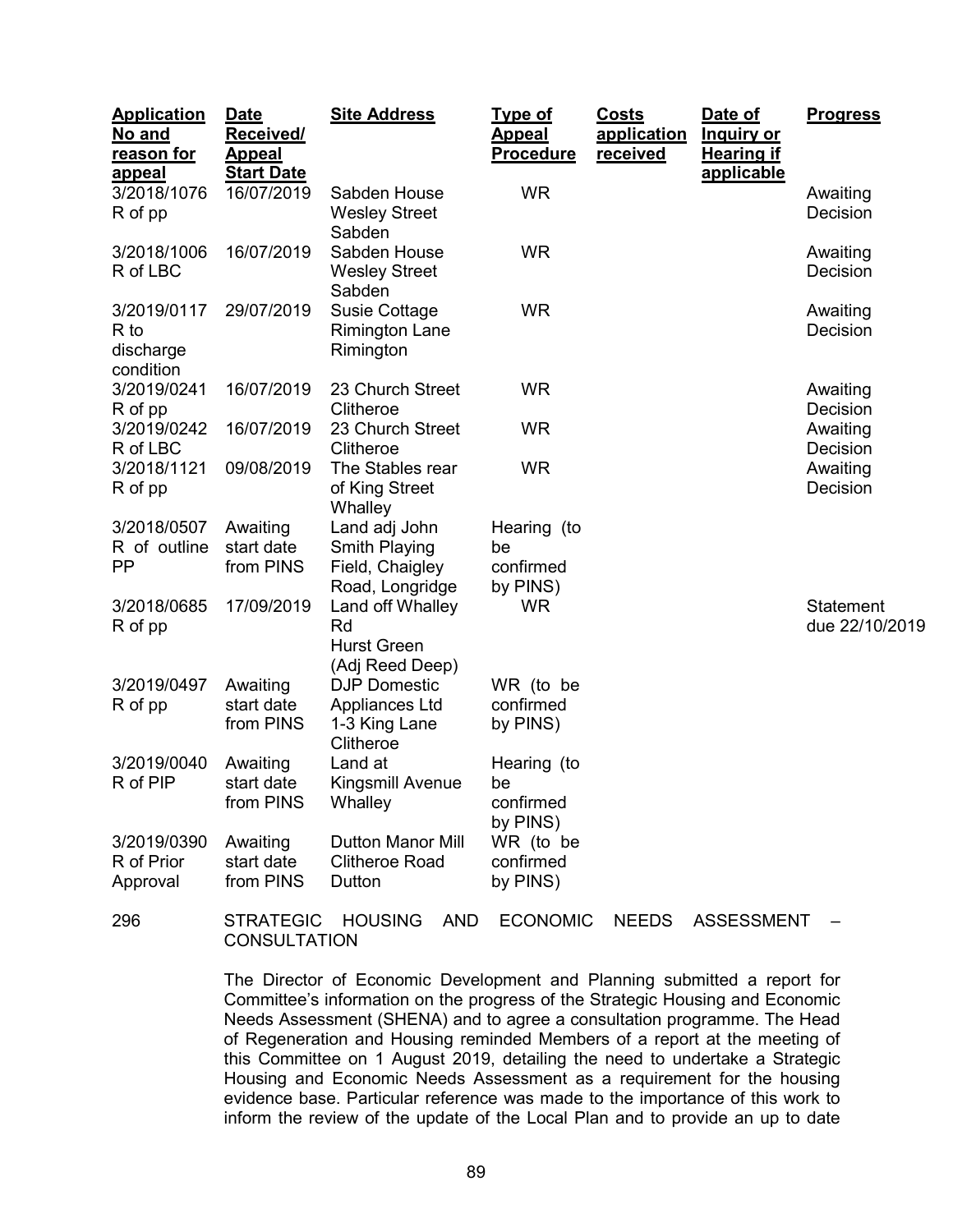housing requirements beyond the five year anniversary date of the Core Strategy (14/12/19).

It was proposed that the draft study be published for consultation for a period of six weeks and comments invited from statutory consultees, the development industry and the public. This information will then be used to inform the finalisation of the recommended housing requirement for further consideration by the Council.

- RESOLVED: That Committee note the conclusions identified in this report and agree to the publication of the draft report for consultation and that the Development Plan Working Group be asked to review the issues raised to inform the consideration of the updated housing requirement by this Committee.
- 297 LOCAL DEVELOPMENT SCHEME UPDATE

The Director of Economic Development and Planning submitted a report to inform Members of the updated Local Development Scheme (LDS) which sets out the anticipated timeframe for the Local Plan review.

The Head of Regeneration and Housing informed Members that following completion of the Local Plan, review work will commence on the production of the necessary evidence base documents to support the new Local Plan. This evidence base will be produced by a mixture of outsourcing the work to consultants (which will have associated cost implications) and in-house work.

- RESOLVED: That Committee authorise the Director of Economic Development and Planning to publish the Local Development Scheme and progress work on the Local Plan update in consultation with the Development Plan Working Group.
- 298 APPROVAL OF INCREASE TO BUILDING CONTROL FEES 2019/20

The Chief Executive submitted a report for Committee to approve increased fees and charges in relation to building control services.

- RESOLVED: That Committee approve the recommended increased fees and charges in relation to building control services from 1 November 2019.
- 299 LOCAL DEVELOPMENT FRAMEWORK AUTHORITY MONITORING REPORT 2018/2019

The Director of Economic Development and Planning submitted a report for Committee's information to note the contents of the Authority Monitoring Report.

- RESOLVED: That the report be noted.
- 300 HOUSING AND ECONOMIC DEVELOPMENT DEVELOPMENT PLAN DOCUMENT INSPECTOR'S REPORT

The Director of Economic Development and Planning submitted a report for Committee's information to receive information on the receipt of the |Inspector's report into the Examination in Public for the Housing and Economic Development DPD.